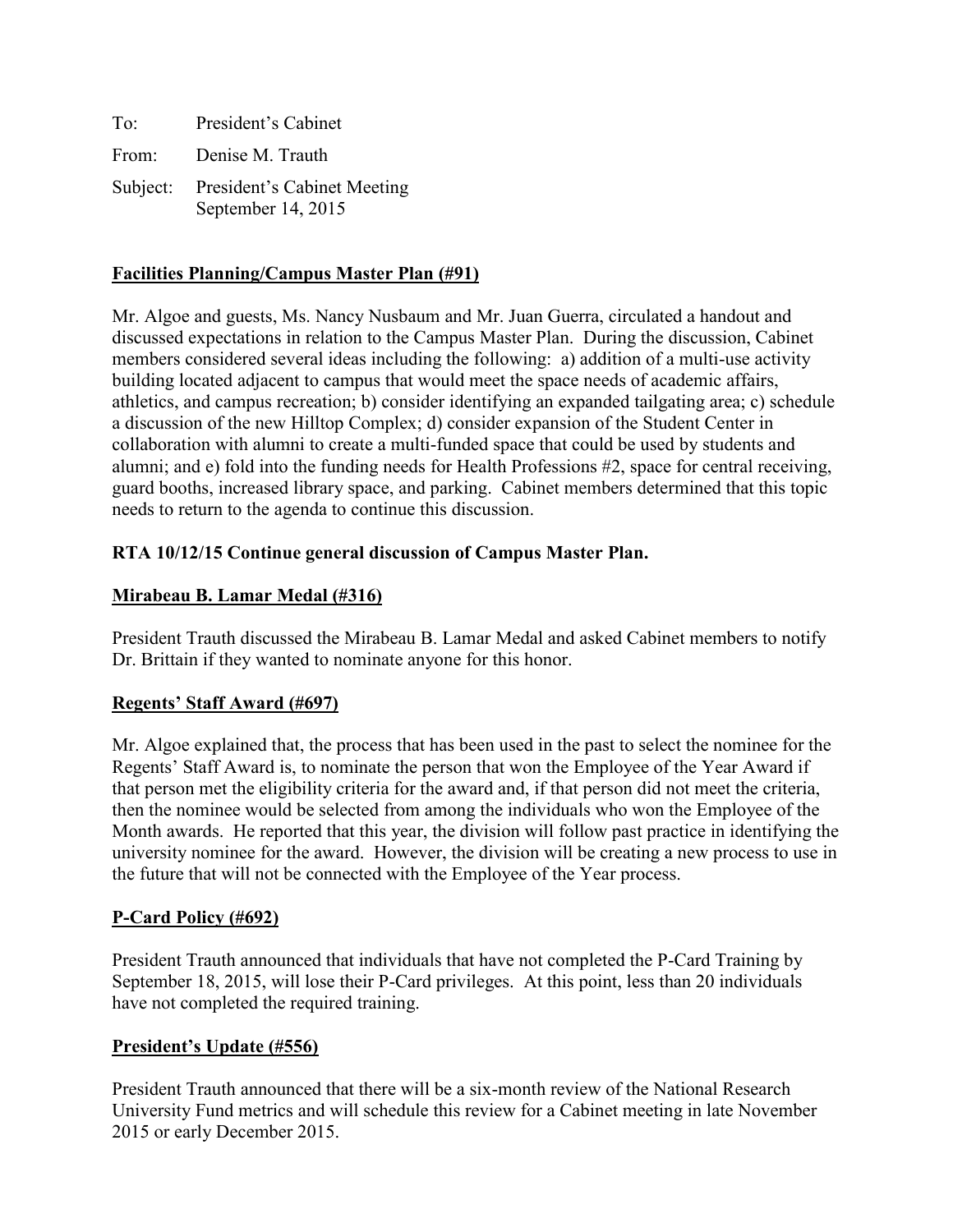President Trauth announced that unreimbursed costs associated with the Hazelwood legislation has significantly increased for fall 2015 by an estimated \$1.2 million. This funding concern will need to be addressed through an increase in tuition/fees. She will be discussing this need with TSUS Chancellor Brian McCall.

President Trauth discussed a need to establish a more coherent approach throughout the university to gain approval for construction projects that exceed \$25,000.

# **Significant Issues (#01)**

Mr. Algoe reported that as of September 1, 2015, the requirement to pay benefits to individuals working 20 hours or more do not align at the State of Texas and the federal levels under the Affordable Care Act. He recommends that the university establish a policy that an employee who works more than 20 hours per week is benefits eligible and, if a supervisor wants to hire a non-benefits eligible individual then a temporary hiring agency should be used. Mr. Algoe requested that this topic be placed on the next Cabinet agenda for discussion.

## **RTA 9/28/15 Benefits-Eligible Part-Time Employees Discuss policy relating to hiring benefits-eligible employee.**

Mr. Algoe informed Cabinet members that they will be receiving a request to inform him of any fee increase requests that they plan to make for their division.

Mr. Algoe reported that, due to recent fluctuations in the marketplace, several endowments will not be able to distribute scholarships this year because a distribution in those funds would invade the corpus of the endowment.

Mr. Algoe announced that his division will revamp the New Employee Orientation Program.

Dr. Lloyd discussed her concerns about programs raising grade point requirements at a time of rising enrollment and whether that will create a problem for entering students seeking a major. Provost Bourgeois discussed the process that is used in his office to monitor this issue.

### **Enrollment Management (#9)**

Provost Bourgeois provided a fall 2015 enrollment update indicating that enrollment is currently 38,007 students.

# **UPPS 04.04.09, Volunteers (#719)**

Provost Bourgeois reported that the Council of Academic Deans was comfortable allowing staff members who assist at university events that are held outside of the normal work hours to earn compensation time as long as the supervisors retained their right to supervise the use of the compensation hours earned.